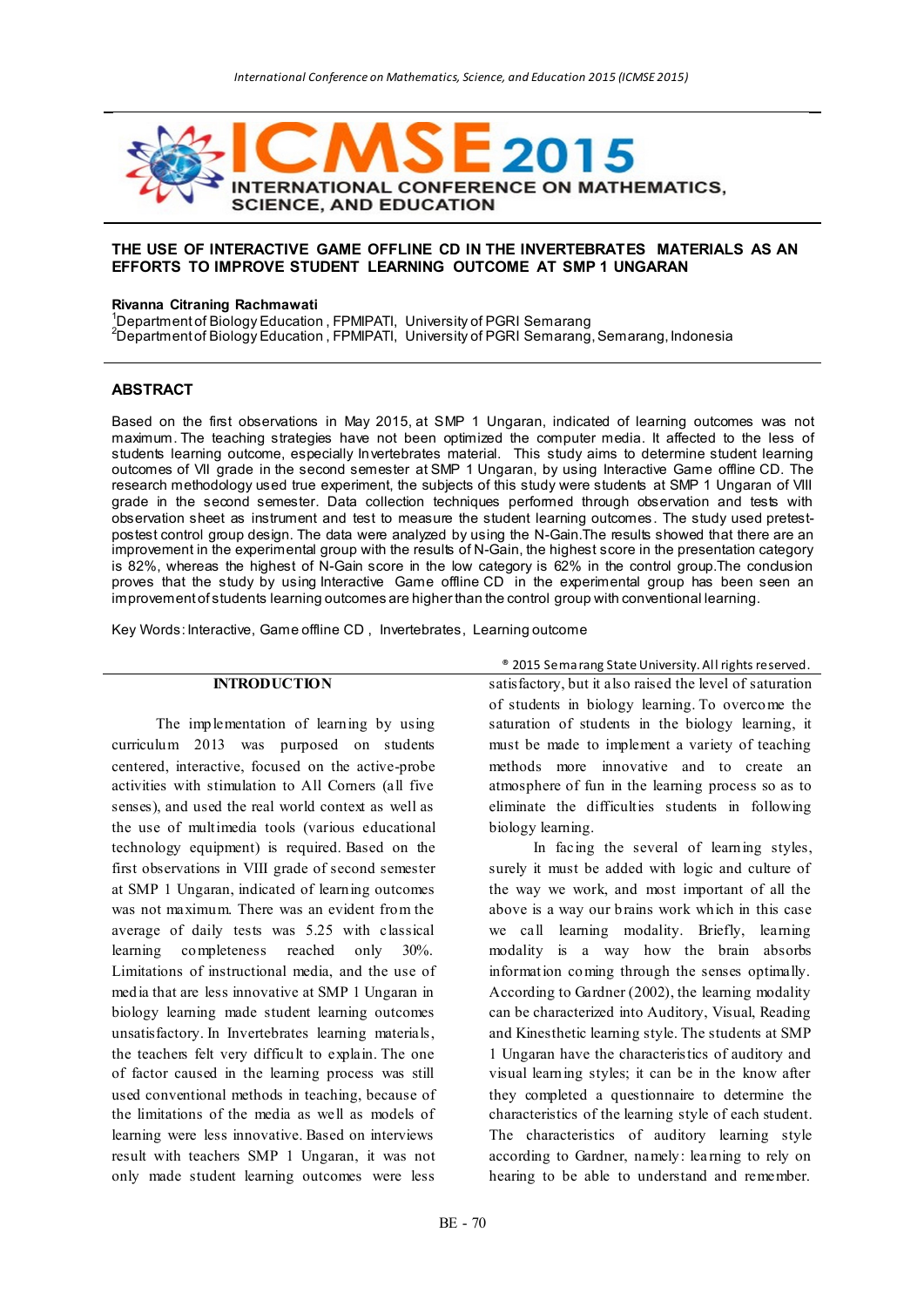The characteristics of this learning model really put the hearing as the main tool to absorb the information or knowledge.

The characteristics of the visual learning type are the type of learning that tends to receive information and most effective to use the sense of sight (visual). For students who have a visual learning style, which plays an important role, are the eye/ visual.

Based on the observations, e-Learning media can be divided into two, namely the online and offline interactive media. E-Learning media are online can be realized in the form of a website. Certainly the use of online media this takes considerable cost and slow down the network if using the media file is very large, but it also makes it easy to convey, to update the contents, students can send emails to other students, post comments on the discussion forum, use the space chat, video conferencing to link to communicate directly. While the e-Learning media that are offline can be realized in the form of CD, Swajati (2005). Based on some of the above considerations, it is necessary

given the new conditions for developing a biological learning interesting, one of them by using Interactive Game offline CD for learning. Thus to know the results of VIII grade in second semester at SMP 1 Ungaran, in the material invertebrates when using Interactive Game offline CD it is necessary to study how students learning outcome of VIII grade in second semester at SMP 1 Ungaran in following the Invertebrates learning process by using Interactive Game offline CD.

### **MATERIAL AND METHODS**

# **1. RESEARCH SUBJECTS**

The subjects in this study were students of VIII grade at SMP 1 Ungaran in the second semester, as many as two classes, namely VIII A class as the experimental group and control group in VIII B class, determination of the experimental group and control group conducted by using random cluster sampling technique, because both classes are relatively homogeneous.

### **2. RESEARCH DESIGN**

Experiments were carried out can be described as follows



(Arikunto,2006)

Figure 1. Research Design

Description:

E: the experimental group,

K: control group,

O1 and O3: Pretest,

O2 and O4: Posttest,

X: learning with Game offline CD

Y: learning without Game offline CD (conventional)

This research used true experimental with Pre-Test Post-test Control Group Design. In this design the observation is done twice, before the experiment and after the experiment. Observations were carried out before the lesson starts (O1) is called pre-test, and observation post (O2) called a post-test at the experimental group. While (O3) as a

pre-test and control group (O4) as post-test in control group. The improvement of learning outcomes are determined by calculating the difference (O2-O1) and (O4-O3) the difference is tested with N-Gain (in Mashudi Meltzer, 2000).

#### **3. PROCEDURE RESEARCH**

The research activities carried out in stages as follows:

- a. Preparation Stage begins preparing teaching sets such as syllabus and lesson plans
- b. Implementation Stage: in the experimental group begins with a pretest, delivery of content by using Game offline CD, then posttest. The implementation Stage of the control group starts with the pre-test, the implementation of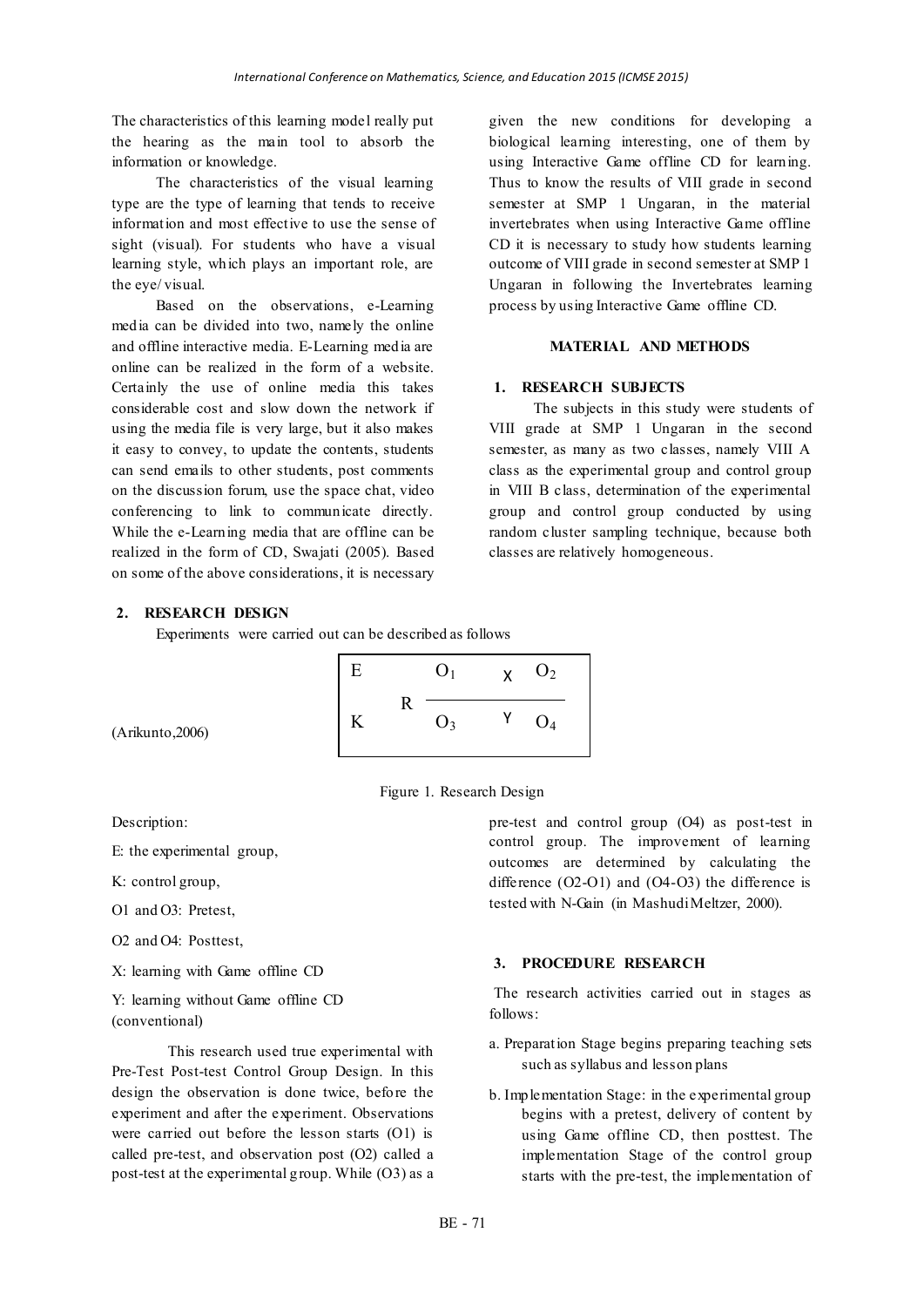the lesson with the lecturing method without using Game offline CD, then posttest.

c. Stages of evaluation and analysis: This phase is adjusted to the learning strategy conducted at each meeting, learning media (Game offline CD) as well as preparing the questionnaire to determine the response of teachers to Game offline CD. Results of the observation of the learning outcomes were analyzed by using N-Gain.

### **RESEARCH FINDINGS AND DISCUSSION**

Teaching materials that have been developed in the form of Interactive Game Offline CD is a Invertebrates material. The display of Game Offline Interactive CD is a combination of theory incorporating basic text character images, animations (movement), background (environment), music (complementary elements) and exercises with the game offline.

Game offline media material content as follows: Porifera is an animal that is perforated (porous), live in freshwater, in swamps, in shallow sea; the water is clear and quite. His body is composed of a diploblastic (two layers of tissue). The outer layer is composed of cells of the epidermis and the inner layer is composed of cells of the neck (koanosit). Body resembles a vase, has a body cavity (spongosol) and outlet (oskulum), the body is soft, porous surface (ostium).

Porifera has two layers of tissue, namely:

a. The outer layer, composed of cells that form a flat, serves as the epidermis. This cell is called *pinakosit*.

b. The inner layer, made up of cells and the funnelshaped cells have flagella. This cell is called *koanosit*.

*Colenterata* is an animal that has a cavity, including diploblastic animals, body radial symmetry. Cell layer consists of ectoderm and endoderm. Between ectoderm and endoderm are *mesogleas*. In the upper body there is the mouth, surrounded by tentacles. On the surface of the tentacles are knidoblas (stinging cells/ nematocysts). Live in fresh water as well as sea. The body can be attached to the bottom of the water.

*Coelenterata* has two forms, namely:

a. Polyps, solitary lives (alone) but there are colonies, cannot move freely, attached to the bottom waters.

b. Medusa can produce two kinds of gametes, they are male and female gametes. Medusa can break away from the parent and swim freely in the water. Shape like an umbrella with tentacles waving.

# **Student Learning Outcome in Experiment group and Control group**

Improving student learning outcomes in the experimental group formed a learning by using the Interactive Game offline CD is much higher than the control group, it can be seen in the table below:

| Categories | N-Gain        | Eksperiment group   | Control group         |
|------------|---------------|---------------------|-----------------------|
| very low   | $\geq 0.20$   | $0\%$               | 31 % (13 students)    |
| low        | $0,21-0,40$   | $0\%$               | 62 $\%$ (26 students) |
| moderate   | $0,41-0,60$   | $4\%$ (2 students)  | $7\%$ (3 students)    |
| high       | $0.61 - 0.80$ | $14\%$ (6 students) | $0\%$ (12 students)   |
| very high  | $0.81 - 1.00$ | 82 % (34 students)  | $0\%$ (4 students)    |

Table 1. N-Gain Results of Experiment group and Class group

Table 1 shows that the experimental group of 42 students, with 34 students (82%) experienced a very high increase with a gain of 0.81 exceeds the remaining 6 students (14%) experienced an increase in height and only 2 students (4%) in the category of moderate improvement.

In the control group there were 13 students (31%) who received the category with an increase in very low. While students who have increased with lower category there are 26 students (62%). An increase in the category of moderate just reached 7 students (7%). So that students who have a category of high and very high increase is 0%.